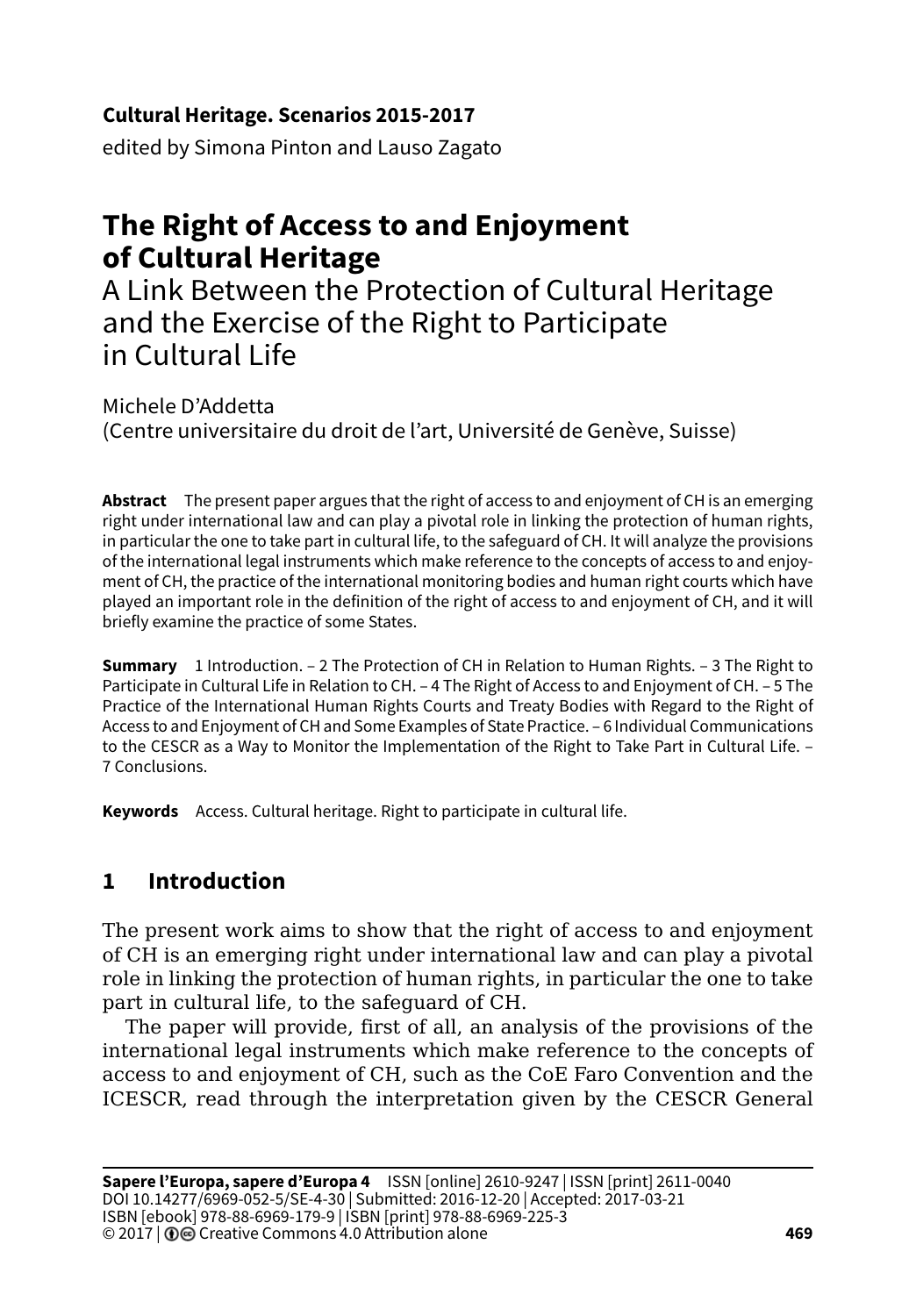Comment no. 21 on the right of everyone to take part in cultural life.<sup>1</sup> It will then examine the practice of the international monitoring bodies, such as the UN HRCo, and human right courts, especially the ICtHR, which have played an important role in the definition of the right of access to and enjoyment of CH, in particular for what concerns indigenous peoples. Furthermore, some examples of State practice related to the protection of the right of access to and enjoyment of CH, which demonstrate that such right has been increasingly recognized by domestic legal systems, will be briefly illustrated.

In the last paragraph, it will be explored how the individual communications system under the 2009 Optional Protocol to the ICESCR represents a way to monitor the conduct of States in case of alleged violation of the right of access to and enjoyment of CH as a component of the right to participate in cultural life.

## **2 The Protection of CH in Relation to Human Rights**

Throughout the past six decades, a well-developed body of international law instruments has been set up in order to regulate the protection of CH. These instruments, in most of the cases developed within the framework of UNESCO, cover an extensive range of aspects related to heritage, including its protection during armed conflicts, the prohibition of the illicit circulation of cultural objects, the protection of underwater and ICH.**<sup>2</sup>**

Yet, some international legal instruments have only recently incorporated a human rights approach to CH. In this regard, the 2003 UNESCO Declaration states that:

CH is an important component of the cultural identity of communities, groups and individuals, and of social cohesion, so that its intentional destruction may have adverse consequences on human dignity and human rights.**<sup>3</sup>**

Additionally, the Declaration emphasizes that other norms linked to human rights can be violated in the case of intentional destruction of CH.**<sup>4</sup>**

**2** See, *inter alia*, 1954 Hague Convention, and its two Protocols; 1970 UNESCO Convention; 1972 UNESCO Convention; 2001 UNESCO Convention; 2003 UNESCO Convention.

**3** Recital 4 of the Preamble.

**<sup>1</sup>** UN CESCR, General comment no. 21, *Right of everyone to take part in cultural life. Art. 15(1)(a) of the CESCR*, 21 December 2009, E/C.12/GC/21.

**<sup>4</sup>** In applying this Declaration, "States recognize the need to respect international rules related to the criminalization of gross violations of human rights and international hu-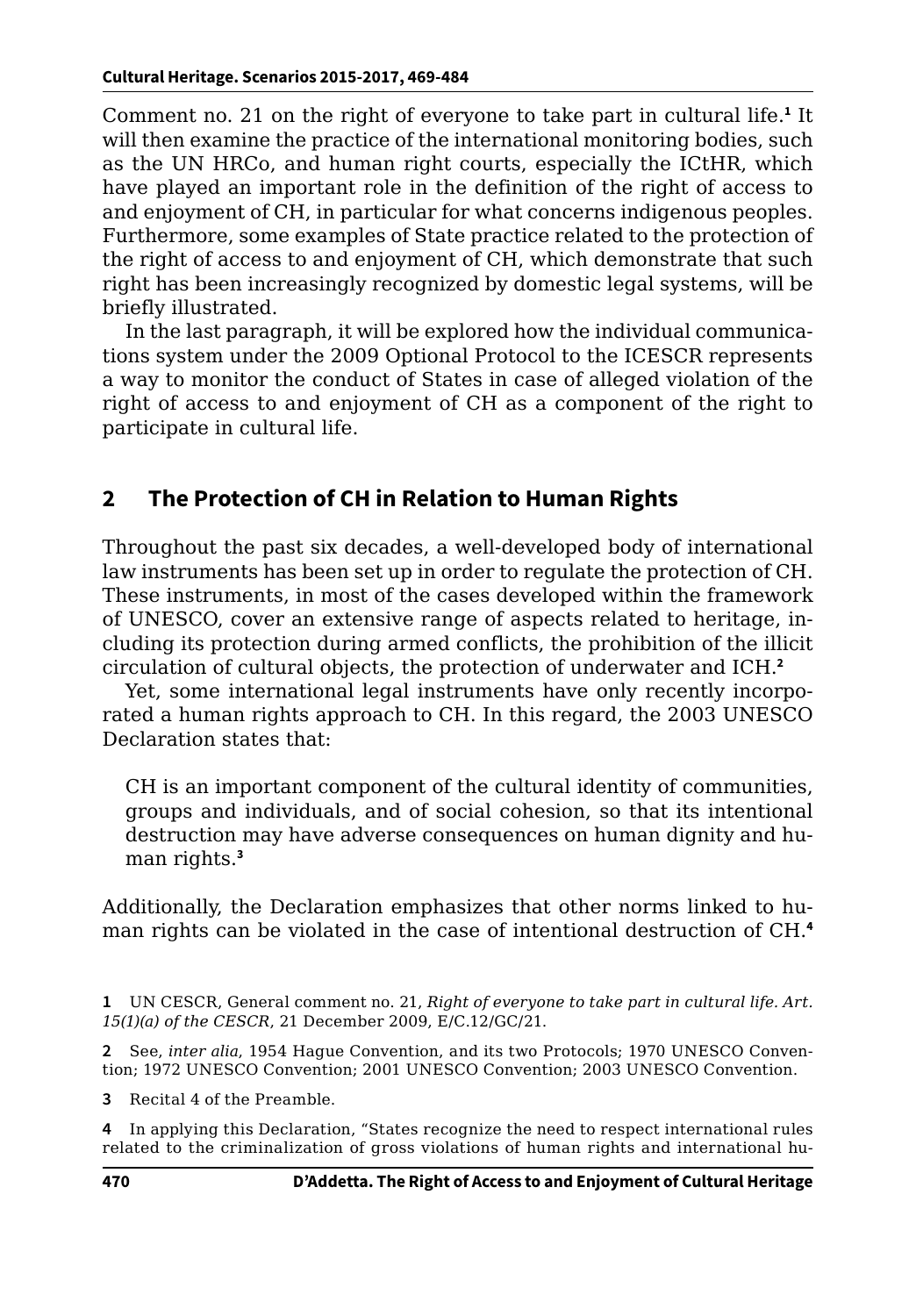This statement underlines the acknowledgement of the existence of a link between protection of CH and human rights.

While other international legal instruments, such as the 1954 Hague Convention or the 1972 UNESCO Convention, insisted on the importance of CH for mankind or humanity, the 2003 UNESCO Convention has adopted a more community-based concept of heritage. For the Convention:

[t]he ICH means the practices, representations, expressions, knowledge, skills – as well as the instruments, objects, artefacts and cultural spaces associated therewith – that communities, groups and, in some cases, individuals recognize as part of their CH.**<sup>5</sup>**

The 2003 UNESCO Convention has thus included in the definition of heritage valid within its purposes a description that validates the value that CH has for communities, groups and even individuals. This is, indeed, inextricably linked to the concept of ICH, which revolves around the importance of the process of creation and transmission from generation to generation and is intimately related to its so-called 'source communities'.

The same article of the Convention underlines another aspect of the relationship between intangible CH and human rights. The Convention considers and thus recognizes protection solely to such intangible heritage that is compatible with existing international human rights instruments, as well as with the requirements of mutual respect among communities, groups and individuals. This provision is fundamental, since it sets forth possible limitations to the enjoyment of CH.**<sup>6</sup>**

However, the legal instrument that more extensively recognizes a relation between CH and human rights is the Faro Convention. The Convention underlines the need to put people and human values at the centre of an enlarged and cross-disciplinary concept of CH.**<sup>7</sup>** In art. 4 the Convention states that the Parties to the Convention agree to:

recognise that rights relating to CH are inherent in the right to participate in cultural life, as defined in the Universal Declaration of Human Rights.

manitarian law, in particular, when intentional destruction of cultural heritage is linked to those violations" (art. 9).

**5** Art. 2(1) of the Convention.

**6** Other human rights issues related to CH include, among others, the extent to which individuals and communities participate in the identification, selection, interpretation, preservation and safeguarding, the possible limitations to the right and how to resolve conflict and competing interests over CH.

**7** Para. 2 of the Preamble of the Convention.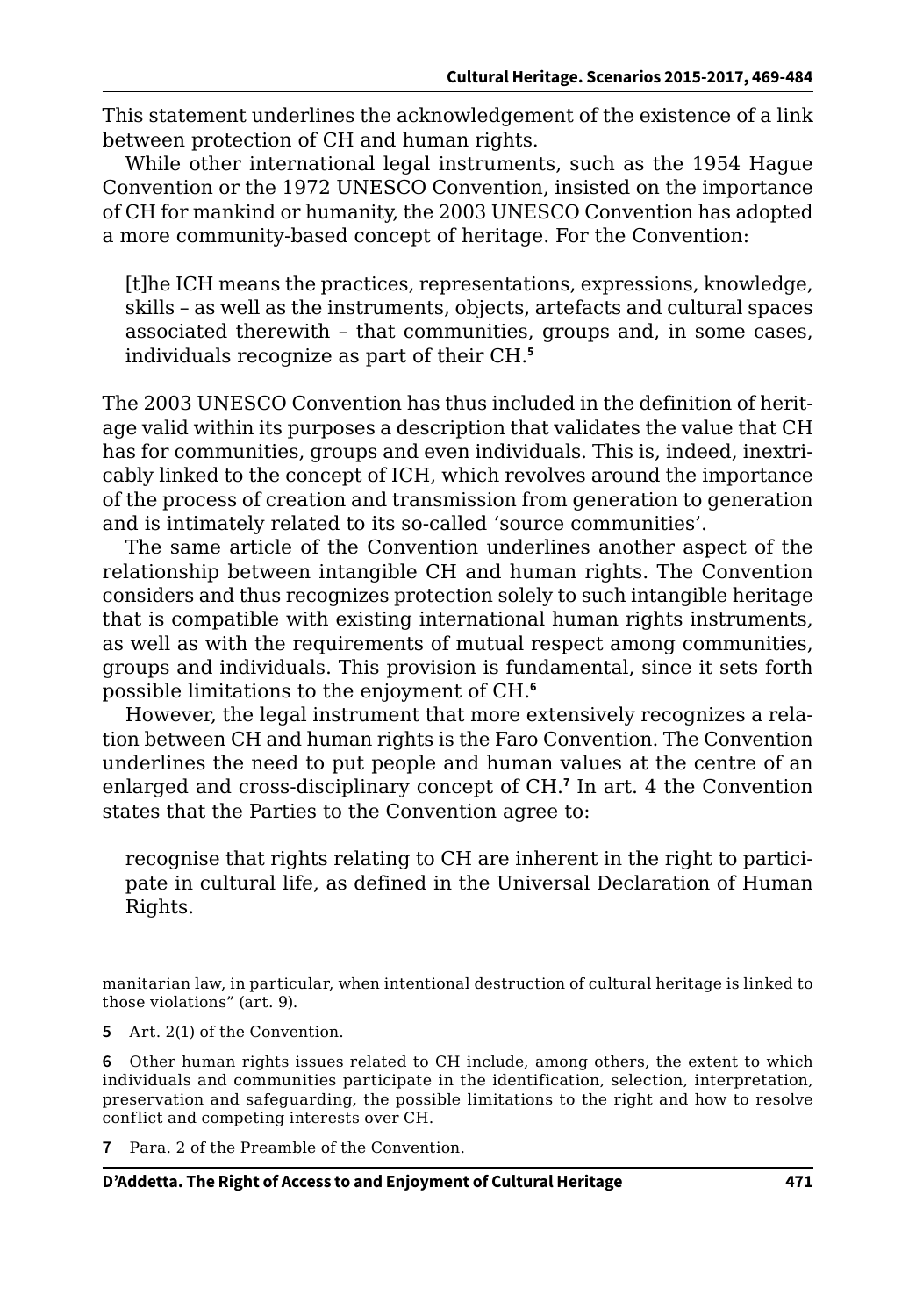Interestingly, the Convention, instead of setting out a unique and autonomous right, identifies a plurality of rights relating to CH. These rights are, among others, those to benefit from CH and to contribute towards its enrichment,<sup>8</sup> to participate in the process of identification, study, interpretation, protection, conservation and presentation of the CH<sup>9</sup> and to have access to it.**<sup>10</sup>**

Analysing this process of cross-fertilization between human rights and international CH law, the UN Independent Expert in the Field of Cultural Rights,**<sup>11</sup>** Farida Shaheed, stated that:

a shift has taken place from the preservation/safeguard of cultural heritage as such, based on its outstanding value for humanity, to the protection of cultural heritage as being of crucial value for individuals and communities in relation to their cultural identity.**<sup>12</sup>**

As a result of these evolutions, the various intersections between CH and human rights have been the object of extensive analyses by many legal scholars (Vrdoljak 2013; Blake 2011).

One of the main issues that emerge from these investigations is whether an autonomous right to CH could be considered as existing under international law. The answer to this question is central to providing content for cultural rights, in particular for the right to take part in cultural life, as enshrined by the ICESCR at its art.  $15(1)(a)$  and by the UDHR at its art. 27(1). **<sup>13</sup>** In addition, the recognition of the existence of such a right could entail the possibility to monitor the conduct of State Parties in relation to the implementation of this right through the mechanisms offered by international law, such as, as it will be further explained, the 2009 Optional Protocol to the ICESCR.

At international level, there is a tendency towards recognizing the im-

- **8** Art. 4(a).
- **9** Art. 12(a)-(b).

**10** Arts. 12 (d) and 14. See, on this point, Zagato 2015.

**11** The HRco, through resolution 10/23, decided to establish, for a period of three years, a new special procedure titled "independent expert in the field of cultural rights". The mandate was extended in 2012 for a period of three years, conferring to the current mandate holder the status of Special Rapporteur in the field of cultural rights (resolution 19/6). This mandate was further extended in 2015 for a period of three years through resolution 28/9 of 10 April.

**12** 'Report on the Right of Access to CH, UN Doc. A/HRC/17/38.

**13** The UDHR mentions the right to participate in cultural life. However, as the General Comment underlines in para. 14, the terms 'to participate' and 'to take part' have the same meaning and are used interchangeably in other international and regional instruments.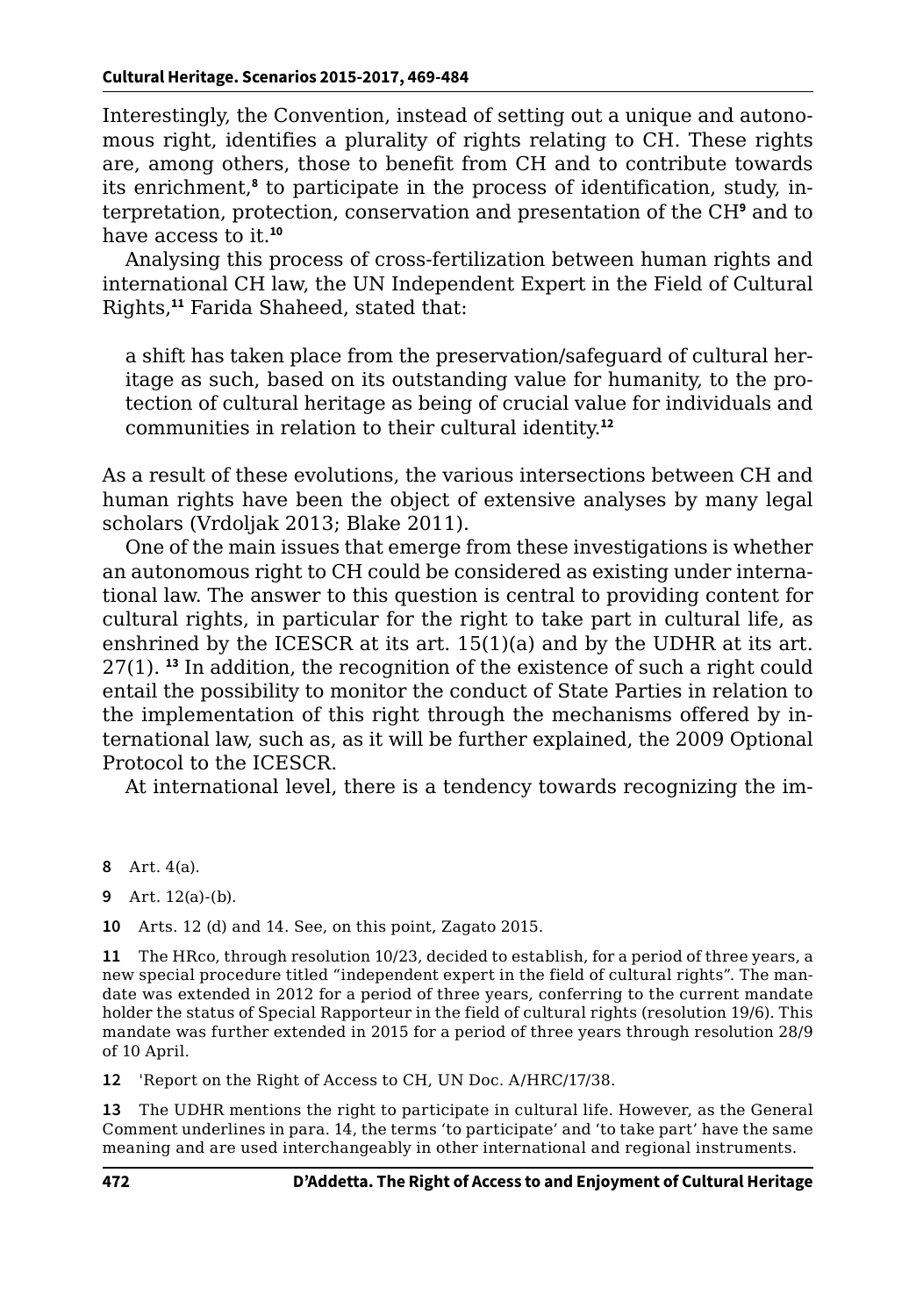portance of the right(s) to CH. One of the most significant steps in this regard was the adoption of a binding legal instrument, such as the abovementioned Faro Convention, which explicitly recognizes certain 'rights' related to CH and to 'heritage communities'.

However, despite the fact that a regional treaty identifies the existence of such rights, their universal value remains questionable. In those States which ratified the Faro Convention some rights to CH can be considered as existing, though not enforceable,**<sup>14</sup>** while this cannot be assumed with regards to other States.

None of the UNESCO Conventions on CH contain a provision which protects the right to CH *per se*. Furthermore, the only provisions which have reached the status of customary law are those which prohibit the intentional destruction of heritage - if not in case of imperative military necessity**<sup>15</sup>** - or other specific acts taking place during armed conflict; and, for some authors, those protecting the cultural rights of specific groups, in particular of indigenous peoples (Milligan 2008).**16** However, these provisions do not cover all the other aspects associated to the rights to CH, such as, for instance, that of participation in the process of study, interpretation, protection, conservation and presentation of the CH or that of access to heritage of society at large.

## **3 The Right to Participate in Cultural Life in Relation to CH**

If a norm which explicitly recognizes a right to CH as such cannot be identified, as underlined by the Independent Expert,**<sup>17</sup>** one cannot disregard the interpretation of art. 15(1)(a) of the ICESCR provided by the CESCR General Comment no. 21 on the right of everyone to take part in cultural life.**<sup>18</sup>**

Art. 15(1)(a) of the ICESCR states that the States Parties recognize the right of everyone to take part in cultural life. Para. 16 of the General Comment suggests that there are some necessary conditions for the full

**14** See art. 6(c) of the Faro Convention.

**15** For the definition of imperative military necessity see art. 4(2) of the 1954 Hague Convention and art. 6 of its Second Protocol.

**16** Some authors have argued that States have the obligation to protect CH also in time of peace: Francioni, Lenzerini 2003. For an overview on this point see Francioni 2011. Some authors have investigated the possibility that other norms have reached the status of customary international law; see, on this point, Zagato 2015.

**17** Para. 21 of the Report.

**18** UN CESCR, General comment no. 21, *Right of everyone to take part in cultural life. Art. 15(1)(a) of the Covenant on Economic, Social and Cultural Rights*, 21 December 2009, E/C.12/GC/21.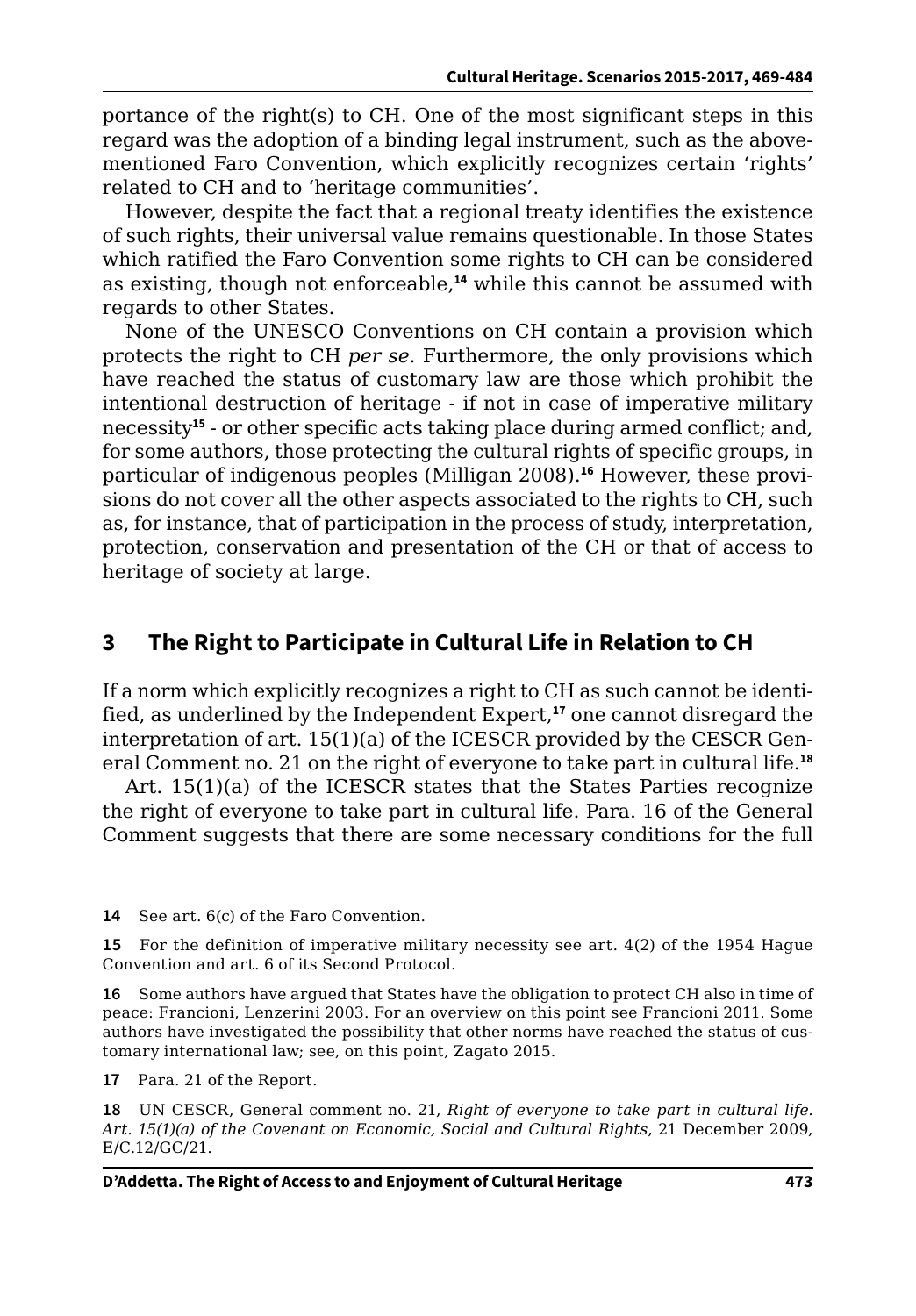realization of this right on the basis of equality and non-discrimination. The first of these conditions is that of the 'availability' of cultural goods and services, including elements of both tangible and intangible CH.**<sup>19</sup>**

The Comment specifies another aspect related to the right of everyone to take part in cultural life – as well as to the other rights enshrined in the ICESCR – which is the set of obligations States parties need to comply with. These obligations are:

- a. the obligation to 'respect': it requires States parties to refrain from interfering, directly or indirectly, with the enjoyment of the right to take part in cultural life. It includes the adoption of specific measures aimed at achieving respect for the right of everyone, individually or in association with others or within a community or group;
- b. the obligation to 'protect': it requires States parties to take steps to prevent third parties from interfering in the right to take part in cultural life;
- c. the obligation to 'fulfill': it requires States parties to take appropriate legislative, administrative, judicial, budgetary, promotional and other measures aimed at the full realization of the right enshrined in art. 15(1)(a), of the Covenant.**<sup>20</sup>**

The Comment underlines how, in many instances, the obligations to respect and to protect freedoms, CH and diversity are interconnected.**21** Consequently, the obligation to protect is to be understood as requiring States to take measures to prevent third parties from interfering in the exercise of rights. In addition, it is reaffirmed that States parties are obliged to respect and protect CH in all its forms – in times of war and peace, and natural disasters.

The General Comment continues stating that CH must be preserved, developed, enriched and transmitted to future generations as a record of human experience and aspirations, in order to encourage creativity in all its diversity and to inspire a genuine dialogue between cultures. Such ob-

**20** See General Comments no. 13 (1990), paras. 46 and 47, no. 14 (2000), para. 33, no. 17 (2005), para. 28 and no. 18 (2005), para. 22. See also the Limburg Principles on the Implementation of the ICESCR, para. 6.

**21** Para. 50 of the General Comment no. 21.

**<sup>19</sup>** Availability is defined as: "the presence of cultural goods and services that are open for everyone to enjoy and benefit from, including libraries, museums, theatres, cinemas and sports stadiums; literature, including folklore, and the arts in all forms; the shared open spaces essential to cultural interaction, such as parks, squares, avenues and streets; nature's gifts, such as seas, lakes, rivers, mountains, forests and nature reserves, including the flora and fauna found there, which give nations their character and biodiversity; intangible cultural goods, such as languages, customs, traditions, beliefs, knowledge and history, as well as values, which make up identity and contribute to the cultural diversity of individuals and communities."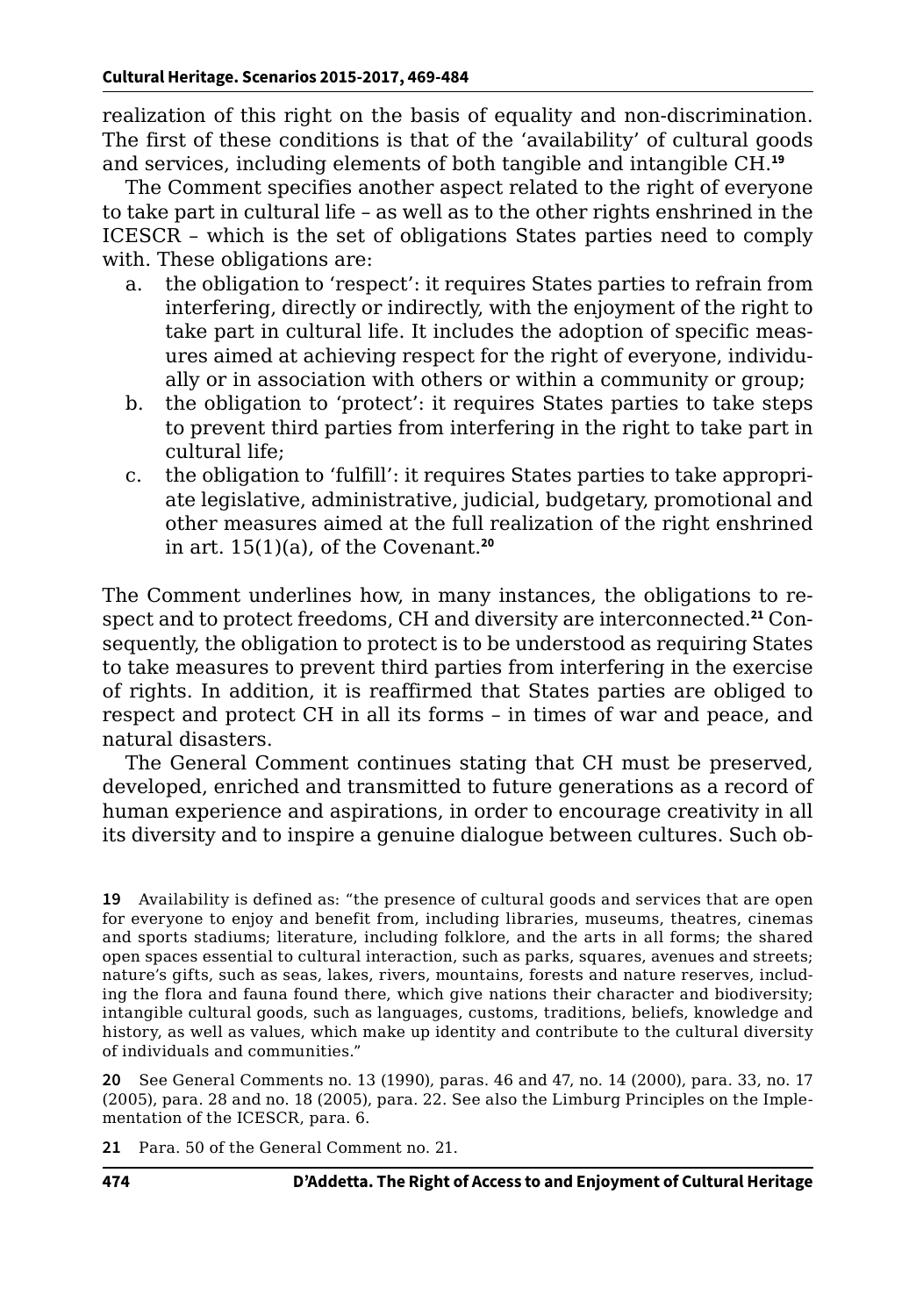ligations include the care, preservation and restoration of historical sites, monuments, works of art and literary works, among others.**<sup>22</sup>**

As suggested by these considerations of the Committee, States' obligations related to the right to take part in cultural life imply the respect and protection of CH in all its forms. In other words, although the General Comment does not explicitly mention a right to CH, it identifies the preservation and transmission of such heritage as a *conditio sine qua non* for exercising the right to take part in cultural life.

#### **4 The Right of Access to and Enjoyment of CH**

The Independent Expert in the field of cultural rights, nominated in accordance with HRCo Resolution 10/23, drafted the 'Report on access to and enjoyment of cultural heritage' in 2011.

From the very outset of the Report, it is specified that considering the access to and enjoyment of CH as a human right is a necessary and complementary approach to the preservation/safeguard of CH, since it obliges to take into account the rights of individuals and communities in relation to such object or manifestation and, in particular, to connect CH with its source of production.

The Report of the Independent Expert clearly states that the right of access to and enjoyment of CH forms part of international human rights law, finding its legal basis in the right to take part in cultural life.**<sup>23</sup>** Other legal bases of this right are identified with the right of members of minorities to enjoy their own culture and with the right of indigenous peoples to self-determination and to maintain, control, protect and develop CH. However, the latter refer only to specific communities, such as minority groups and indigenous peoples.

It must be borne in mind, nevertheless, that the right of access to and enjoyment of CH is set forth by a Report, which is not, in itself, a primary legal source. On the other hand, General Comment no. 21– an authoritative source of interpretation of a binding legal instrument, such as the ICE-SCR – considers the preservation and transmission of heritage necessary in relation to the right to take part in cultural life. In this framework, the Report of the Independent Expert helps define and understand the relation between the protection of CH and the right to participate in cultural life. In particular, it shows that the concepts of access and enjoyment are fundamental in order to understand the right to participate in cultural life in relation to CH.

- **22** UNESCO Declaration on Cultural Diversity, art. 7.
- **23** Para. 78 of the Report.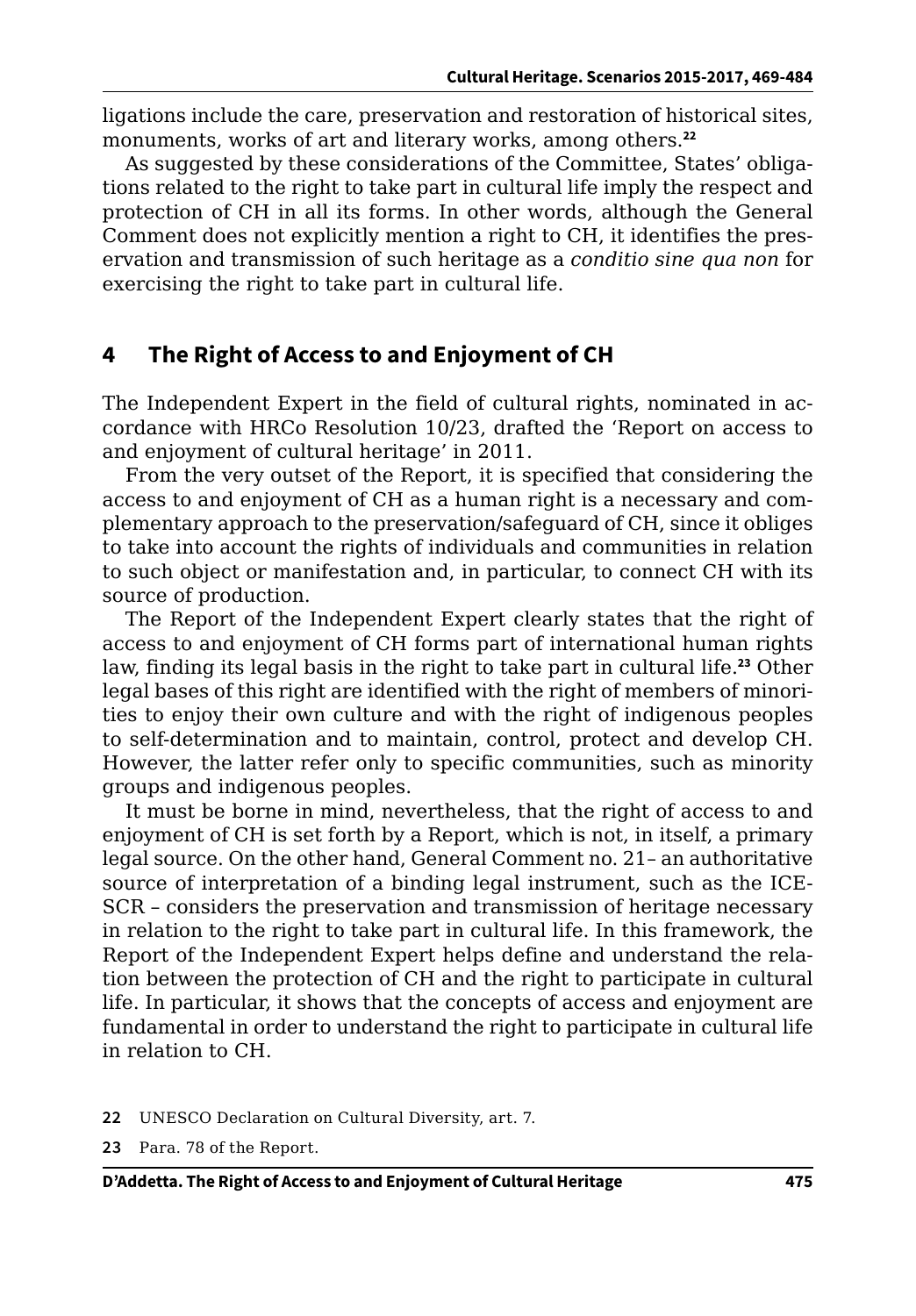According to the Independent Expert, access to and enjoyment of CH are interdependent concepts.**<sup>24</sup>** They convey an ability to, *inter alia*, "know, understand, enter, visit, make use of, maintain, exchange and develop CH, as well as to benefit from the CH and creations of others", without political, religious, economic or physical encumbrances. Individuals and communities cannot be seen as mere beneficiaries or users of CH. The Independent Expert stresses that effective participation in decision-making processes relating to CH is a key element of these concepts.**<sup>25</sup>**

Previously to the drafting of the Report, General Comment No. 21 had already elaborated on the concept of access, as a component of the right to take part in cultural life.**<sup>26</sup>** More specifically, it stated that:

Access covers in particular the right of everyone – alone, in association with others, or as a community – to know and understand his or her own culture and that of others through education and information, and to receive quality education and training with due regard for cultural identity. Everyone has also the right to learn about forms of expression and dissemination through any technical medium of information or communication, to follow a way of life associated with the use of cultural goods and resources such as land, water, biodiversity, language or specific institutions, and to benefit from the CH and the creation of other individuals and communities.**<sup>27</sup>**

The concept of access has been developed in detail by the CESCR.**28** Applied to CH, the following must be ensured: a) 'physical access' to CH, which may be complemented by access through information technologies; (b) 'economic access', which means that access should be affordable to all; (c) 'information access', which refers to the right to seek, receive and impart information on CH, without borders; and d) 'access to decision making and monitoring procedures', including administrative and judicial procedures and remedies.

According to the Report of the Independent Expert, all - including in-

**24** Para. 58 of the Report.

**25** This approach is reflected in the UNESCO Recommendation on Participation by the People at Large in Cultural Life and Their Contribution to It (1976), which defines, access to culture as "concrete opportunities available to everyone, in particular through the creation of appropriate socio-economic conditions, for freely obtaining information, training, knowledge and understanding, and for enjoying cultural values and cultural property".

**26** The other two components are participation in and contribution to cultural life.

**27** Para. 51 of the Report.

**28** Access is part of the so-called 4A scheme (availability, accessibility, acceptability and adaptability) which is systematically used by the CESCR in its General Comments.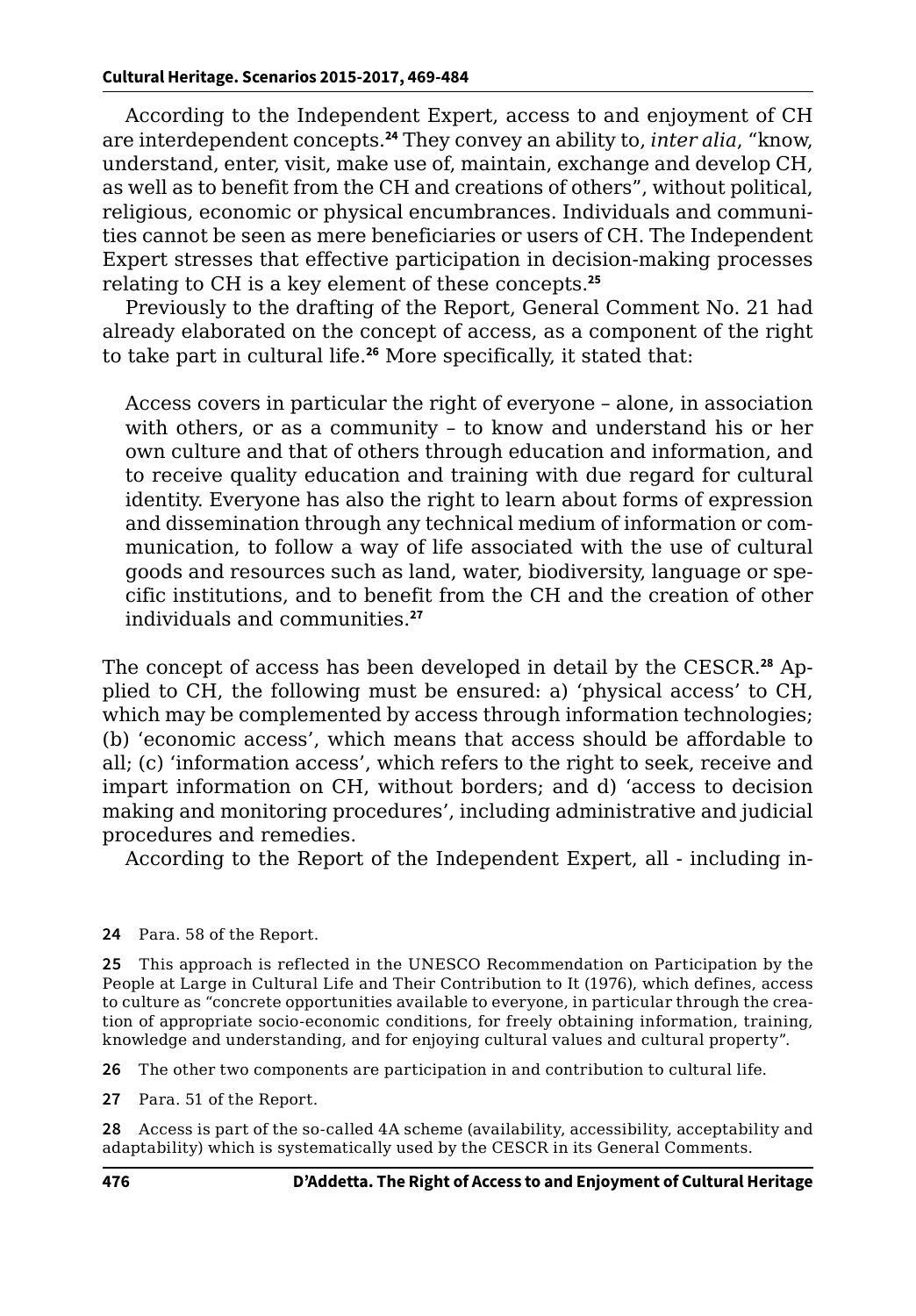dividuals and groups, the majority and minorities, citizens and migrants – have the right to access and enjoy CH. As stressed by General comment no. 21, the right to take part in cultural life may be exercised alone, in association with others, or as a community. Therefore, according to these sources, the right of access to and enjoyment of CH must be considered both as an individual and a collective human right.

The Independent Expert underlines that varying degrees of access and enjoyment may be recognized, taking into consideration the diverse interests of individuals and groups according to their relationship with specific CHs. Distinctions should be made between: a) originators or 'source communities', communities that consider themselves as the custodians/ owners of a specific CH, people who are keeping CH alive and/or have taken responsibility for it; b) individuals and communities, including local communities, who consider the CH in question an integral part of the life of the community, but may not be actively involved in its maintenance; c) scientists and artists; and d) the general public accessing the CH of others.

This distinction has important implications for States, notably when establishing consultation and participation procedures, which should ensure, in particular, the active involvement of source and local communities.**<sup>29</sup>**

It is important to note that some references to the concepts of access to and enjoyment of CH can also be found in several international instruments. The abovementioned Faro Convention explicitly recognizes the right of access to CH and links it to democratic participation.**<sup>30</sup>** The 2006 Charter for African Cultural Renaissance, at its Article 15, calls on States to "create an enabling environment to enhance the access and participation of all in culture". Furthermore, the 2000 ASEAN Declaration on CH, apart from referring to the human rights dimension of cultural heritage, mentions the need to ensure that traditional communities have access, protection and rights of ownership to their own CH.**31** Both of them are re-

**29** Para. 62 of the Report.

**30** According to art. 12 of the Convention, the Parties undertake to:

"a) encourage everyone to participate in:

– the process of identification, study, interpretation, protection, conservation and presentation of the CH;

– public reflection and debate on the opportunities and challenges which the CH represents;

b) take into consideration the value attached by each heritage community to the CH with which it identifies;

c) recognise the role of voluntary organisations both as partners in activities and as constructive critics of CH policies;

d) take steps to improve access to the heritage, especially among young people and the disadvantaged, in order to raise awareness about its value, the need to maintain and preserve it, and the benefits which may be derived from it".

**31** Art. 9 of the Declaration.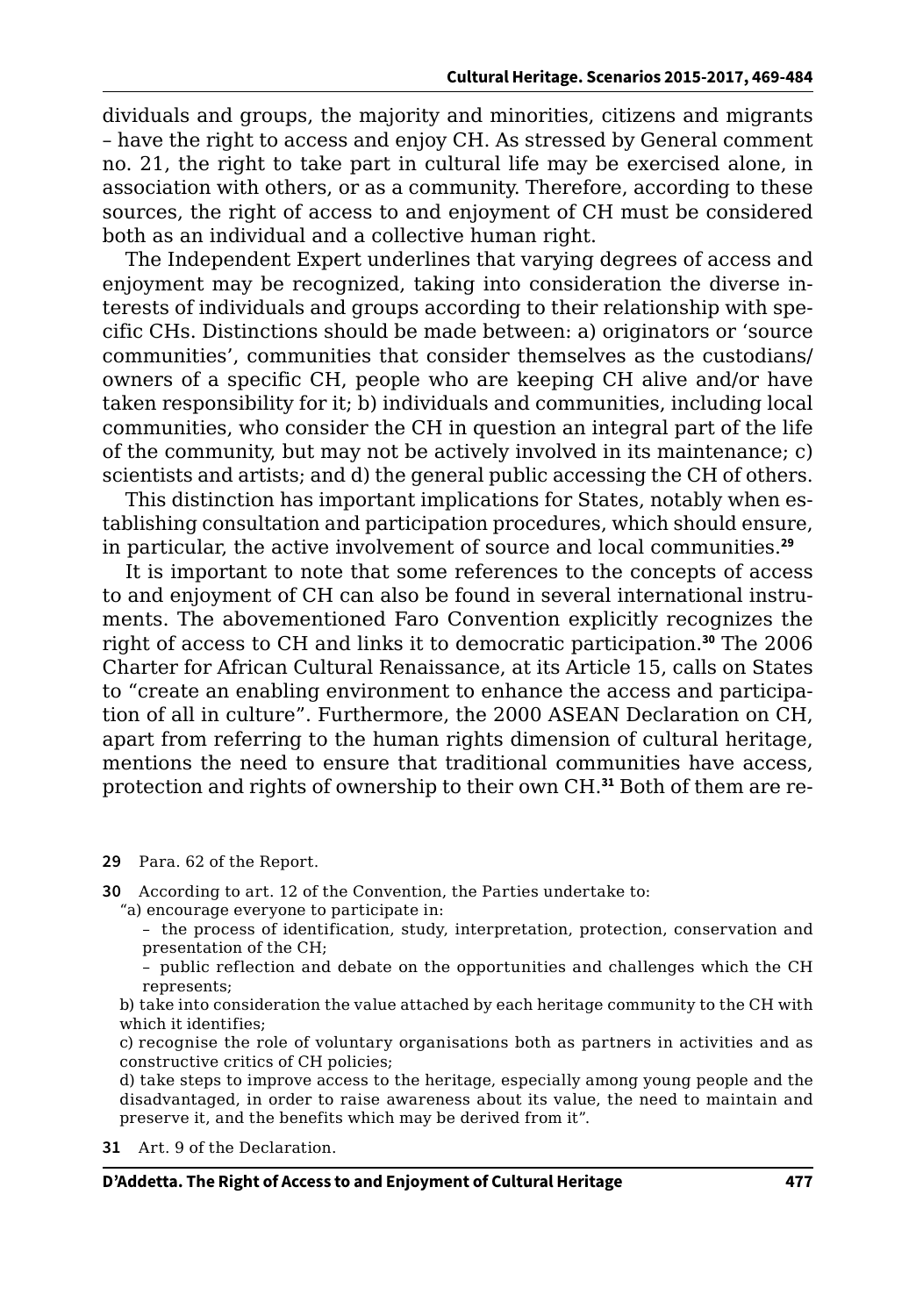gional instruments with non-binding force. However, they demonstrate the increasing importance of the concepts of access to and enjoyment of CH.

## **5 The Practice of the International Human Rights Courts and Treaty Bodies with Regard to the Right of Access to and Enjoyment of CH and Some Examples of State Practice**

Some references to the concepts of access to and enjoyment of CH can also be found in the practice of the international treaty bodies and human rights courts. A consistent body of jurisprudence, especially of the IACtHR regards indigenous peoples and their particular relation to CH, which is strictly linked to their ancestral lands. Other judgments, such as those of the ECtHR which will be presented further below, have touched upon issues connected to the right of access to and enjoyment of CH.

One of the most ground-breaking case in relation to indigenous peoples and their culture has been the UN HRC *Lubicon Lake Band v. Canada.***<sup>32</sup>** In this occasion, the HRC stated that:

historical inequities[...] and certain more recent developments[...] threaten the way of life and culture of the Lubicon Lake Band, and constitute a violation of article 27 [of the ICCPR] so long as they continue.**<sup>33</sup>**

While, like in this case, the rights of indigenous peoples have sometimes been protected through the rights of minorities, the IACtHR has developed a body of case-law about indigenous people's CH, which includes elements that can be related to the right of access to and enjoyment of CH.

In general, the Court has shown a tendency to address indigenous people's cultural rights by taking into account the vital link between indigenous communities and their ancestral lands, as well as the recognition of their right of collective property on those territories.**<sup>34</sup>**

The inextricable relation between access to ancestral land and to CH in its broadest sense is clearly dealt with by the *Awas Tingni* case.

Indigenous groups, by the fact of their very existence, have the right to live freely in their own territory; the close ties of indigenous people with the land must be recognized and understood as the fundamental basis

**32** Communication no. 167/1984, 26 March 1990.

**33** Para. 33 of the Communication.

**34** In particular, the Court interpreted art. 21 of the American Convention – which protects right to property – in a fairly broad sense, affirming that this provision "protects the right to property in a sense which includes, among others, the rights of members of the indigenous communities within the framework of communal property".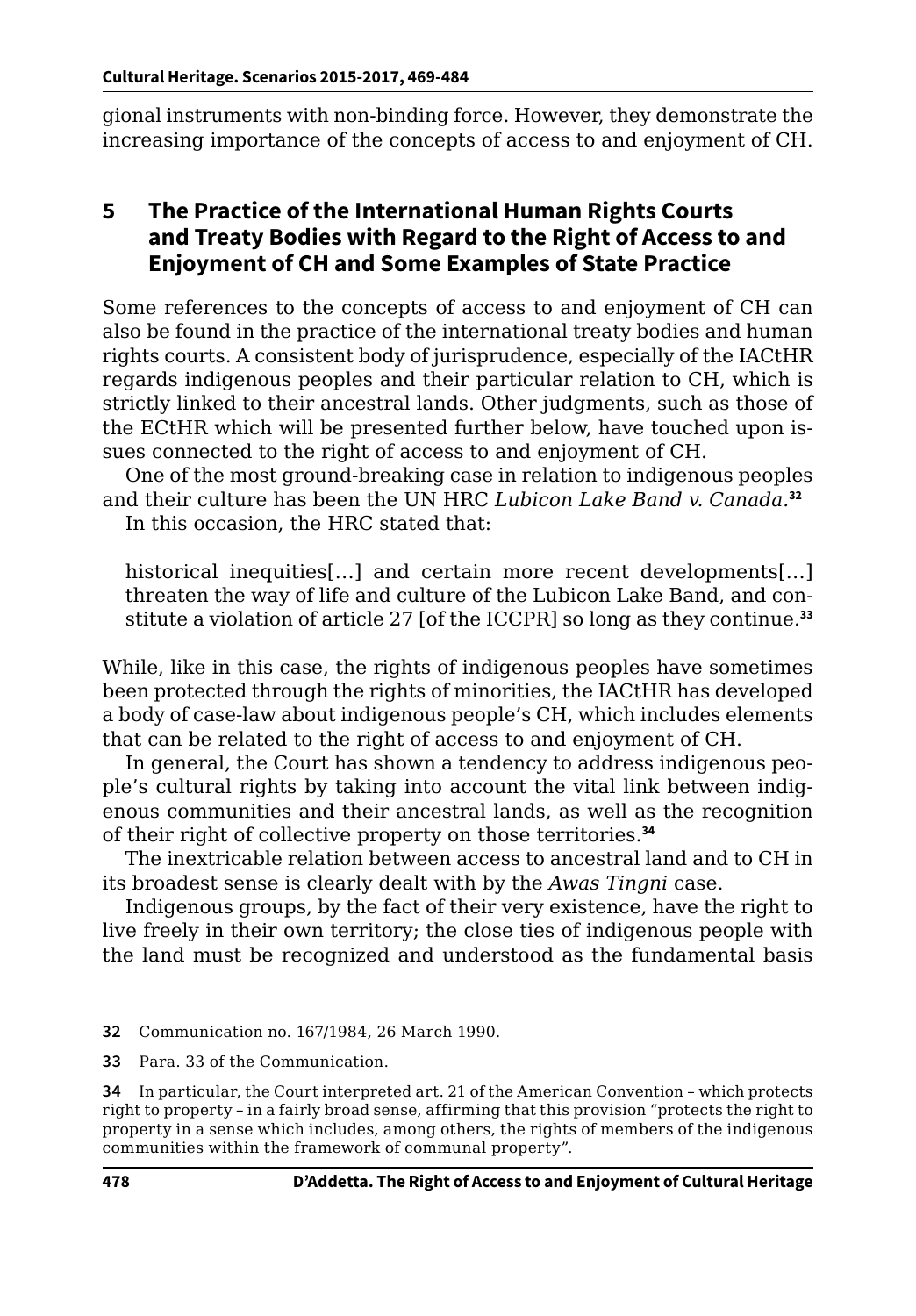of their cultures, their spiritual life, their integrity, and their economic survival.**<sup>35</sup>**

In other words, guaranteeing access to the ancestral territories, due to the link between CH and land, is necessary to guarantee, also, indigenous peoples' access to and enjoyment of CH.

In the *Yakye Axa Community*, the Court concluded that any denial of the enjoyment or exercise of the territorial rights of indigenous peoples is detrimental to values that are very representative for the members of said peoples, who are at risk of losing or suffering irreparable damage to their cultural identity and life and to the CH to be passed on to future generations.**<sup>36</sup>**

The *Saramaka People v. Suriname* and *Kichwa Indigenous People of Sarayaku v. Ecuador* cases defined the concept of effective participation by the members of indigenous communities in decision-making process, which should be considered one of the most fundamental aspects concerning access and enjoyment of CH.**<sup>37</sup>**

It shall be borne in mind that, in all the cases presented above, the concepts of access to and enjoyment of CH have been investigated in relation to indigenous peoples, representing a particular group of certain societies. Therefore, if the definition of such concepts has been pivotal for the recognition of the rights of indigenous peoples to their CH- and for the development of a human rights perspective on CH in general - this is cannot be entirely applicable to other situations.

Despite of the exclusion of cultural rights from the ECHR, the ECtHR has dealt with the topic of the rights to CH or, more specifically, with issues related to the right of access to and enjoyment of CH.

Unlike the IACtHR, in cases concerning indigenous peoples, the ECtHR has failed to guarantee the basic rights of access to and enjoyment of

**36** *Yakye Axa v. Paraguay*, Int-Am Ct. HR, Series C, No. 125, 2005, Para. 135.

**37** *Saramaka People v. Suriname*, Int-Am Ct HR 2007. Series C, No. 172, Para. 187; *Kichwa Indigenous People of Sarayaku v. Ecuador*, Int-Am Ct HR 2012, Series C, No. 245, Paras. 165-6. It is interesting to note that the jurisprudence of the IACtHR on this point has been recalled by the ACHPR, for instance in the *Endorois* case (*Centre for Minority Rights Development (Kenya) and Minority Rights Group International on behalf of Endorois Welfare Council v. Kenya*, Case No. 276/2003): "human rights went beyond the duty not to destroy or weaken minority groups, but required respect for, and protection of, "their religious and CH essential to their group identity, including buildings and sites such as libraries, churches, mosques, temples and synagogues". The Commission recalled one of its statements about art. 17(2). This provision was held to require governments: "to take measures aimed at the conservation, development and diffusion of culture, such as promoting cultural identity as a factor of mutual appreciation among individuals, groups, nations and regions; promoting awareness and enjoyment of CH of national ethnic groups and minorities and of indigenous sectors of the population" (paras. 140-2).

**<sup>35</sup>** *Awas Tingni Indigenous Community of Mayagna v. the State of Nicaragua*, Inter-Am Court HR, Series C, No. 79, 2001, Para. 149.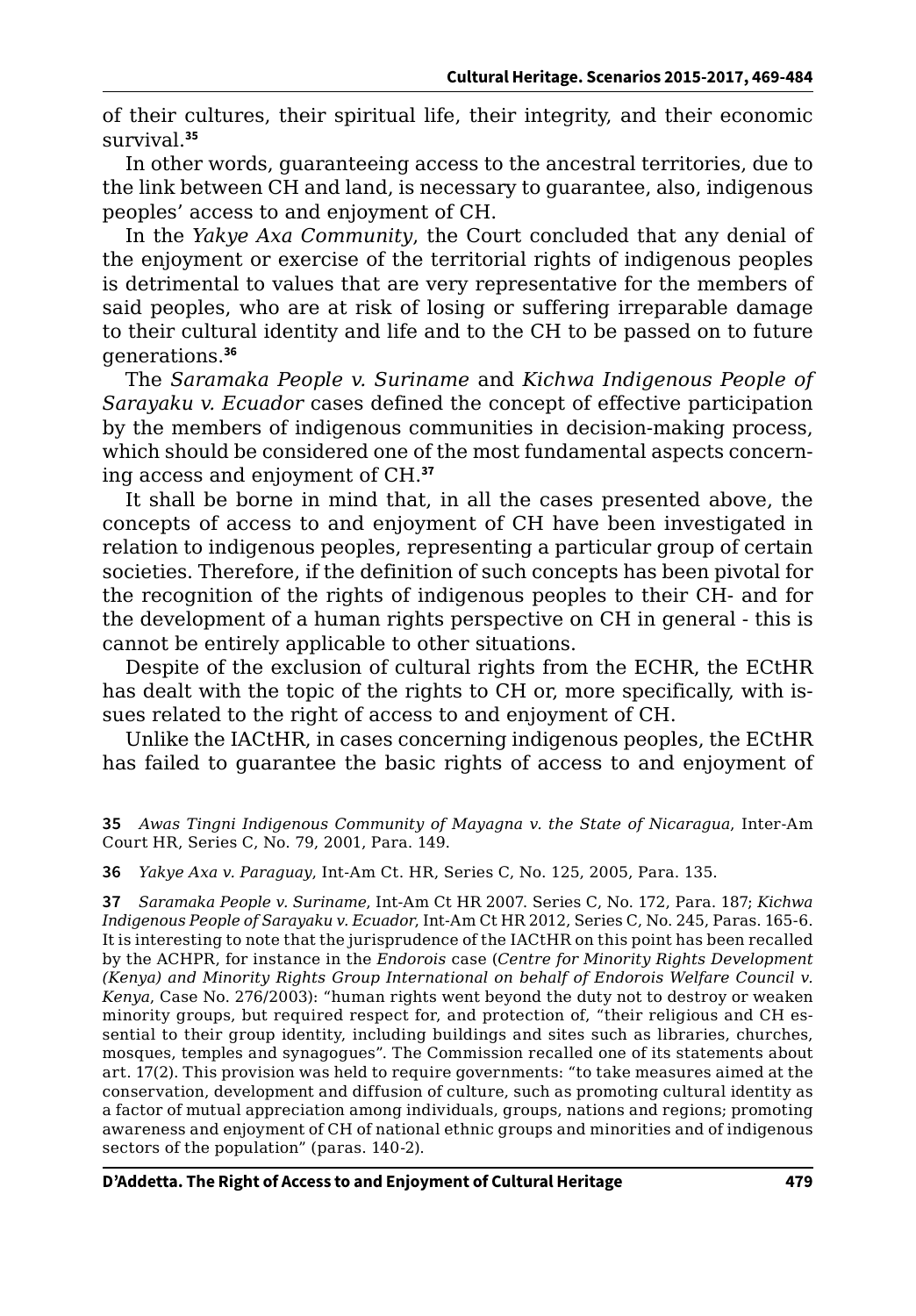CH.**38** The Court has, instead, embraced an economic approach to ancestral lands, without taking into account the particular value which these territories have for indigenous peoples, thus failing in guaranteeing, also, their basic cultural rights (Francioni 2011, 12).

However, the Court has dealt with issues related to access to and enjoyment of CH also in other occasions. For instance, the judgment *Akdaş v. Turkey***<sup>39</sup>** concerned the sentencing of a publisher to a heavy fine for the publication in Turkish of an erotic novel by Guillaume Apollinaire and seizure of all the copies of the book. The Court enshrined the concept of a European literary heritage and set out, in this regard, various criteria for the assessment of the value of a literary work.**<sup>40</sup>** What is interesting from the perspective of the right of access to CH is that the Court concluded that the public of a given language – in this case Turkish – could not be prevented from having access to a work that is part of such a heritage.**<sup>41</sup>**

In the case of *Beyeler v. Italy*<sup>42</sup> the ECtHR recognized that, in relation to works of art lawfully on its territory and belonging to the CH of all nations, it is legitimate for a State to take measures designed to facilitate wide public access to them, in the general interest of universal culture.**<sup>43</sup>** The Court referred to the concept of 'universal culture' and 'CH of all nations' and linked it to the right of the public at large to have access to it.

In *Debelianovi v. Bulgaria***<sup>44</sup>** the applicants had obtained a court order for the return of a house that had belonged to their father and had been turned into a museum in 1956 after expropriation. The National Assembly introduced a moratorium on restitution laws with regard to properties classified as national cultural monuments. Although the Court found a violation of the right to property, on the ground that the situation had lasted for more than 12 years and the applicants had obtained no compensation, it held that the aim of the moratorium was to ensure the preservation of national heritage sites. The Court referred to the Faro Convention and the importance of access to CH.

Besides, with regard to States practice, it should be underlined that the

**38** See, inter alia, *Hingitaq 53 and Others v. Denmark* (No. 18584/04, ECtHR 2006-I).

**39** No. 41056/04, 16 February 2010.

**40** These elements are: the author's international reputation; the date of the first publication; a large number of countries and languages in which publication had taken place.

**41** European Court of Human Rights, Research Division, Cultural Rights in the case law of the European Court of Human Rights, available at: [http://www.echr.coe.int/Documents/](http://www.echr.coe.int/Documents/Research_report_cultural_rights_ENG.pdf) [Research\\_report\\_cultural\\_rights\\_ENG.pdf](http://www.echr.coe.int/Documents/Research_report_cultural_rights_ENG.pdf), 8. (2017-12-15).

**42** [GC], No. 33202/96, ECtHR 2000-I.

**43** Para. 113 of the Judgment.

**44** No. 61951/00, 29 March 2007.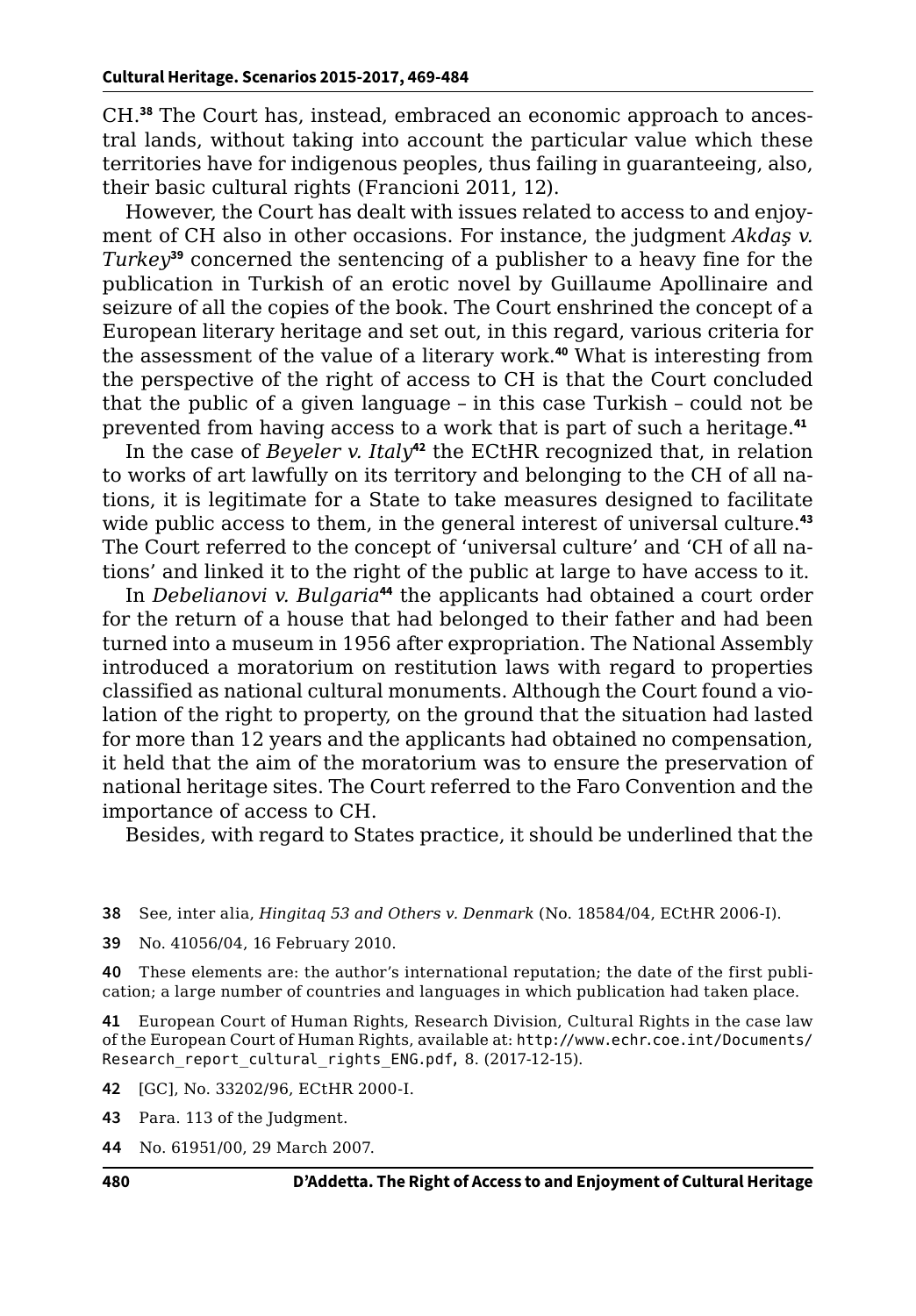right of access to and enjoyment of CH have been increasingly recognized by several domestic legal systems.

Apart from the fact that many national constitutions set forth the obligation for the State to protect and promote CH, some legal systems guarantee the involvement of individuals and communities, groups and individuals in the process of identification and classification of CH. A number of States go even further, providing the participation of the public at large in CH identification processes.**<sup>45</sup>**

Another important aspect – which will require further analysis – is that of remedies in case of alleged violations of the right of access to and enjoyment of CH. Just to name a few, as underlined by the Independent Expert, in Burkina Faso, citizens may commence proceedings or petition against acts endangering public heritage.**<sup>46</sup>** Complaints in case of denial of access to CH may be lodged before the Ministry of Culture in Spain, and the courts in Mauritius.

Complaints can also be lodged with the Ombudsman of Portugal in case of lack of participation of concerned communities in the determination of protected cultural landscapes. In Canada, indigenous peoples may also seek redress.**<sup>47</sup>**

#### **6 Individual Communications to the CESCR as a Way to Monitor the Implementation of the Right to Take Part in Cultural Life**

With regard to enforcement measures, it is interesting to focus on the system of individual communications established by the Optional Protocol to the ICESCR. This instrument, if ratified by a State, allows individuals to submit to the CESCR communications in cases of alleged violations of economic, social and cultural rights recognized by the Covenant. It is, indeed, a monitoring mechanism that plays a function of control and that does not lead to any coercive measure in the event that the state is held liable for infringement, in line with the tradition of the treaty bodies of the UN. However, this instrument permits to monitor the conduct of the State Parties in relation, among others, to the right to take part in cultural life.

If a communication regarding the violation of the right to participate in cultural life would ever be submitted to the Committee, the latter should take into account also the obligations of the States related to the right of access to and enjoyment of CH, following the indications contained in General Comment no. 21 and in the Report of the Independent Expert.

- **45** Para. 52 of the Report.
- **46** Para. 57 of the Report.
- **47** Para. 58 of the Report.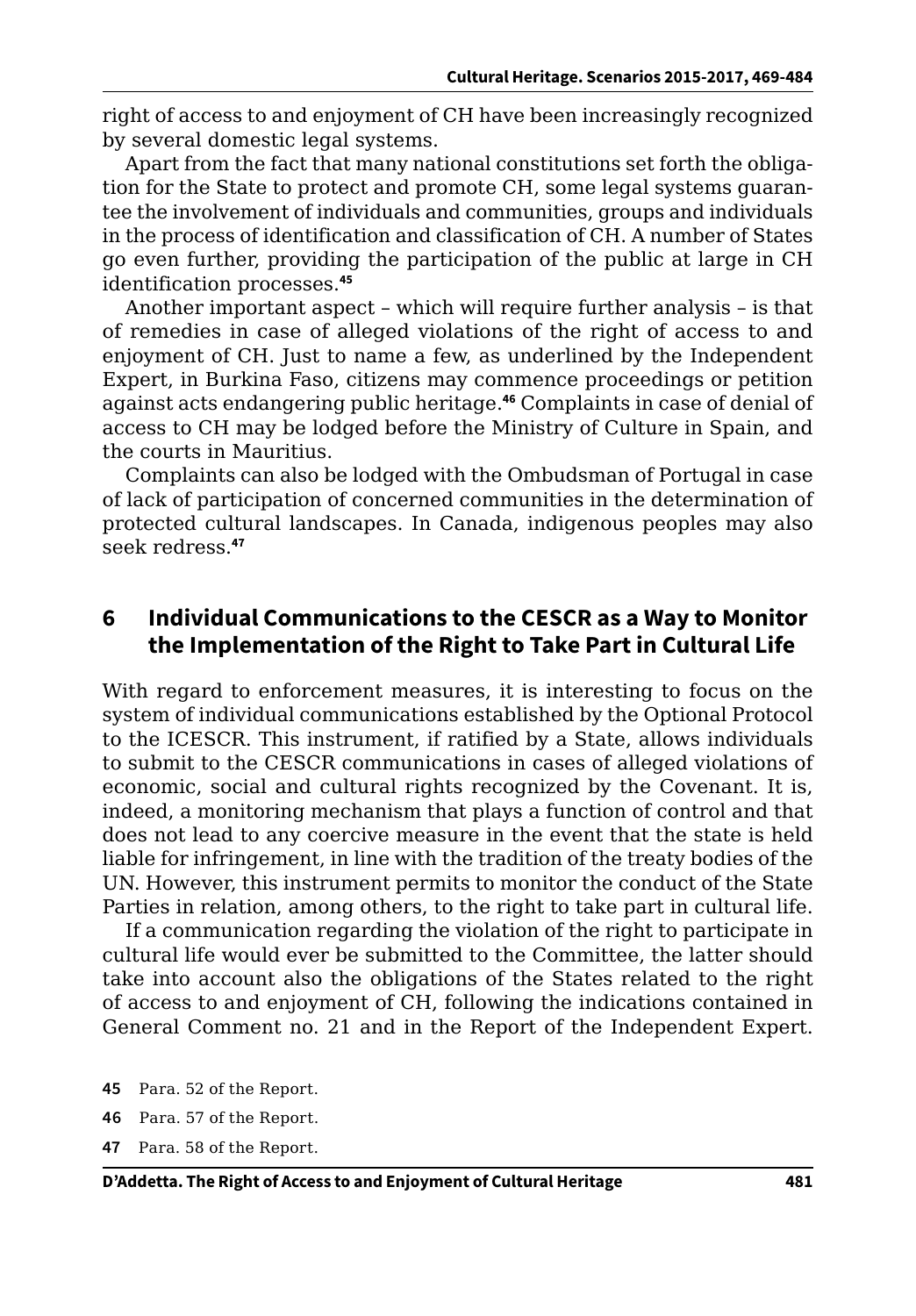In this way, the conduct of the States would be monitored also in those cases in which the exercise of the right of access to and enjoyment of CH is deemed to have been denied.

It is not the purpose of the present work to present the different aspects related to the admissibility and the consideration of an individual communication by the Committee in case of alleged violation of the right of access to and enjoyment of CH. Important aspects concern, for instance, the exhaustion of domestic remedies**<sup>48</sup>** or the definition of the concept of *clear disadvantage* in relation to the right of access to and enjoyment of CH.**<sup>49</sup>**

However, the profile that appears to be more problematic for appreciation by the Committee is that of the examination of the conduct of a State. In fact, the Committee would have to consider, in many cases, the lack of intervention by a State, whose appreciation is certainly not easy.**<sup>50</sup>**

## **7 Conclusions**

The concepts of access to and enjoyment of CH, in all the aspects identified by the Report of the Independent Expert and by General Comment no. 21, affirm their significance in the contemporary legal systems. This is shown, as seen above, not only by international treaties, but also by the judgments of the international courts and, to a certain extent, by States practice.

Indeed, these concepts represent fundamental components of the right to take part in cultural life, in the view of guaranteeing the respect the human rights of individuals and communities for which a certain CH is valuable. The General Comment and the Report of the Independent Expert represent authoritative sources of interpretation of these concepts.

The definition of the content of the right to take part in cultural life is of particular importance after the entry into force of the Optional Protocol to the ICESCR in 2013, which allows to file individual communications to the Committee in case of alleged violations of economic, social and cultural rights. In this regard, there are some aspects of the individual communi-

- **48** Art. 3 of the Protocol.
- **49** Art. 4 of the Protocol.

**50** In a statement to its thirty-eighth session, the Committee listed several criteria that it will apply when evaluating whether steps that states have taken to progressively achieve full implementation of rights contained in the ICESCR are reasonable. These include, among others: "a. The extent to which the measures taken were deliberate, concrete, and targeted towards the fulfilment of economic, social, and cultural rights; […] c. Whether the state party's decision (not) to allocate available resources was in accordance with international human rights standards. Committee on Economic, Social and Cultural Rights, 'Statement - An Evaluation of the Obligation to Take Steps to the 'Maximum of Available Resources' Under an Optional Protocol To The Covenant'" (UN doc. E/C.12/2007/1, 10 May 2007).